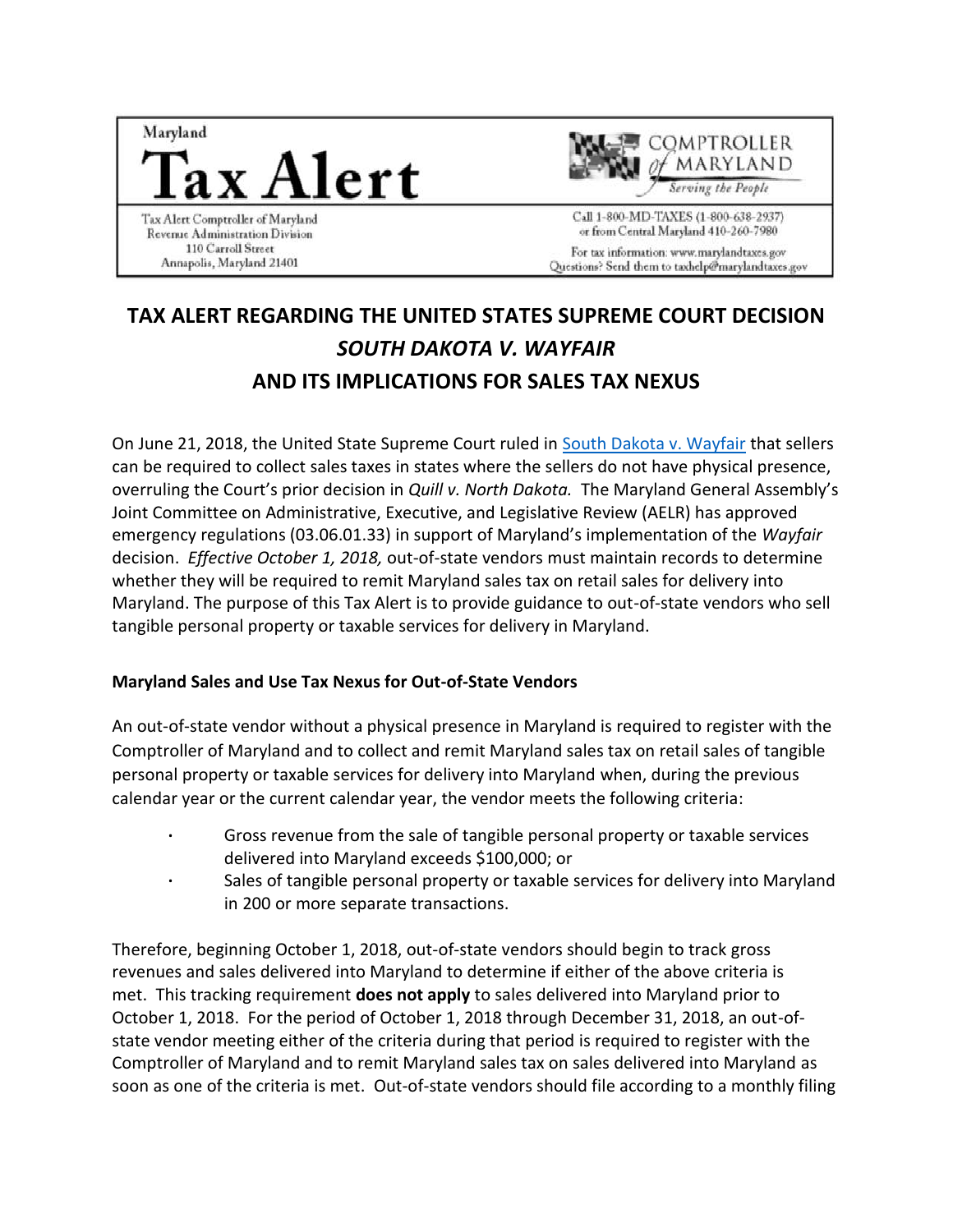schedule, but the filing schedule may be adjusted by the Comptroller's office depending on the amount of taxable sales.

Registration with the Comptroller by out-of-state vendors is required by the first day of the following month in which either of the criteria was met. However, out-of-state vendors may choose to voluntarily register and collect Maryland sales tax prior to the effective date.

For the calendar year of 2019 and subsequent years, out-of-state vendors not previously required to register with the Comptroller of Maryland are required to track all sales delivered into Maryland. When either of the criteria is met, at any time during the calendar year, an outof-state vendor must register with the Comptroller by the first day on the following month and immediately begin collecting Maryland's sales tax on subsequent sales to its customers. Collecting of Maryland sales tax is required where the vendor has met either of the criteria in the previous calendar year or the current calendar year.

Out-of-state vendors required to register with the Comptroller of Maryland and to collect and remit Maryland sales tax under the revised regulation should continue to track sales delivered into Maryland. Out-of-state vendors not meeting the criteria for the previous or current calendar year will no longer have an economic nexus with Maryland and may discontinue collecting Maryland sales tax. Those vendors that discontinue collecting Maryland sales tax should maintain sales and related records that demonstrate that the criteria were not met.

#### **EXAMPLES**

**In each of the examples below, the assumption is that the out-of-state vendors do not have a physical presence in Maryland. The examples are intended to illustrate the tax collection and remittance obligations under COMAR 03.06.01.33 under various factual circumstances for an out-of-state vendor with no physical presence in Maryland.**

**In the examples below, the phrases "gross revenue" or "sales transactions" are used.** 

**"Gross revenue" means the gross revenue from the sale of tangible personal property or taxable services delivered into Maryland.**

**"Sales transactions" means the sale of tangible personal property or taxable services for delivery into Maryland in separate transactions.**

**"Gross revenue or sales transaction criteria" refers to the gross revenue from the sale of tangible personal property or taxable services for delivery into Maryland that exceeds \$100,000 in the current or previous calendar year or the sale of tangible personal property or taxable services for delivery into Maryland in 200 or more separate transactions.**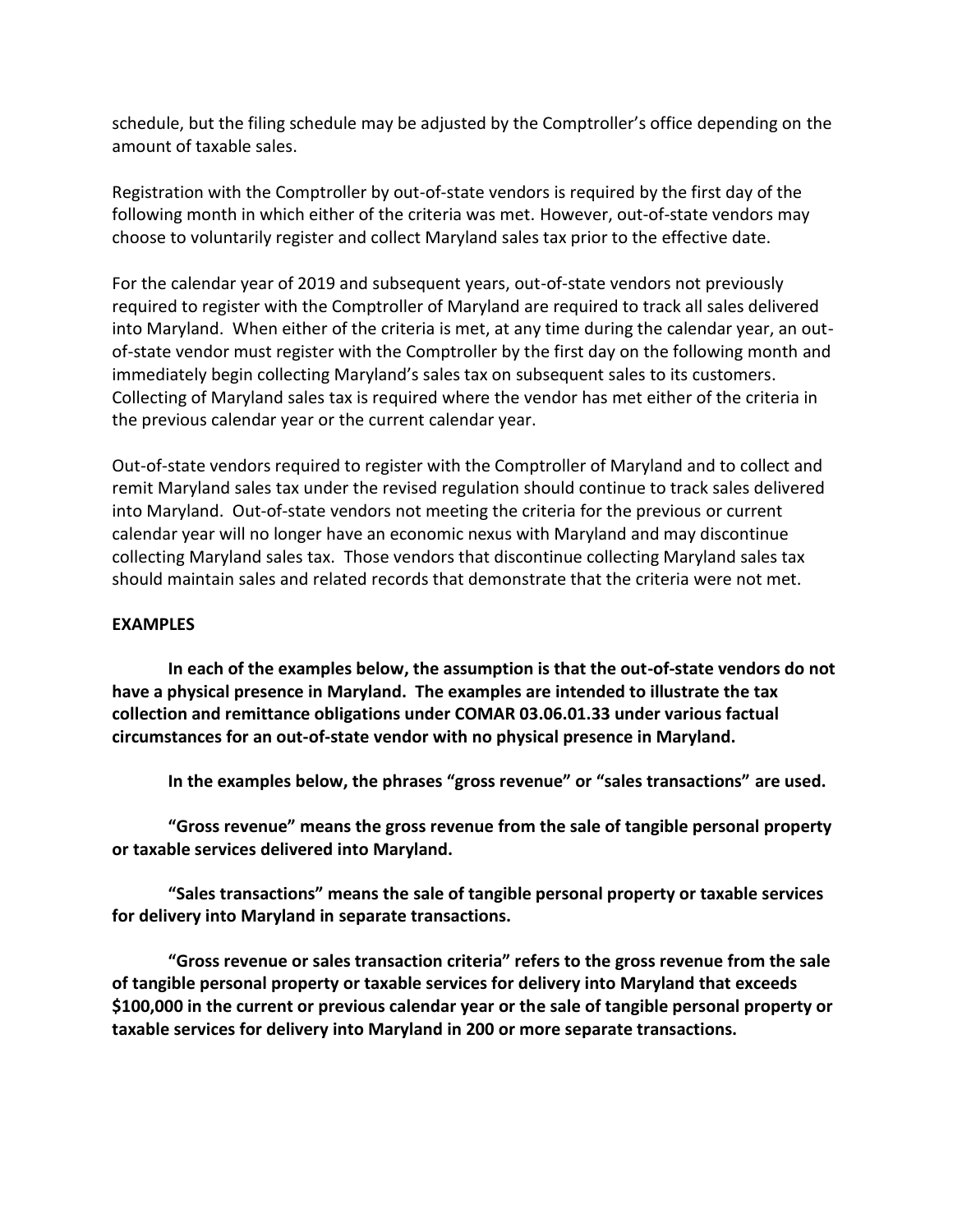**Example 1:** If an out-of-state vendor had gross revenues of \$100,000.01 or 200 or more sales transactions between January 1, 2018 and September 30, 2018, the out-of-state vendor does not have nexus with Maryland because the tax collection and remittance obligation for the outof-state vendor is not based on sales made prior to October 1, 2018. Therefore, the out-ofstate vendor is not required to register and begin collecting and remitting sales tax on that date. The out-of-state vendor must, however, begin tracking gross revenue and sales transactions into Maryland starting on October 1, 2018.

**Example 2**: If an out-of-state vendor had gross revenues of \$99,999.99 or less or 199 or fewer sales transactions from October 1, 2018 through December 31, 2018, the out-of-state vendor does not have nexus with Maryland in 2018 and is not required to register and begin collecting sales tax on January 1, 2019. The out-of-state vendor must, however, track gross revenue and sales transactions into Maryland during calendar year 2019 to see if it meets the criteria.

**Example 3**: If an out-of-state vendor has gross revenues of \$100,000.01 or 200 or more sales transactions on December 15, 2018, the out-of-state vendor has nexus with Maryland and is required to register by January 1, 2019 and begin collecting sales tax as of January 1, 2019. The out-of-state vendor must file its first sales and use tax return and remit sales tax collected on February 20, 2019 and must continue collecting, reporting and remitting sales and use tax to Maryland for each month in 2019, unless the Comptroller's Office advises the out-of-state vendor that it may report on a less frequent basis. The out-of-state vendor must also track its gross revenue and sales transactions into Maryland throughout 2019.

**Example 4**: If an out-of-state vendor did not have nexus with Maryland in 2018 (based on its gross revenue or sales transaction criteria from October through December 2018), but the outof-state vendor satisfied the gross revenue or sales transaction criteria at a point in 2019, it will have nexus with Maryland and must begin collecting and remitting sales tax in Maryland. For example, if on March 15, 2019, the out-of-state vendor has gross revenues of \$100,000.01, or the out-of-state vendor has 200 or more sales transactions, the out-of-state vendor must register with the Comptroller's office and begin collecting sales tax on April 1, 2019. The out-ofstate vendor must file its first sales and use tax return and remit sales tax collected on May 20, 2019.

**Example 5**: If an out-of-state vendor has nexus with Maryland because it satisfied either the gross revenue or sales transaction criteria by December 31, 2018, the out-of-state vendor must collect and remit sales and use tax in 2019. The out-of-state vendor must also continue to track gross revenue and sales transactions during calendar year 2019. If by December 31, 2019, the out-of-state vendor has gross revenues of \$99,999.99 or less or 199 or fewer sales transactions, then as of January 1, 2020, the out-of-state vendor no longer has nexus with Maryland and may discontinue collecting and remitting sales tax on that date. However, the out-of-state vendor must continue tracking gross revenue and sales transactions during calendar year 2020. If the out-of-state vendor meets any of the gross revenue or sales transaction criteria at any time in 2020, the out-of-state vendor must begin collecting sales and use tax again.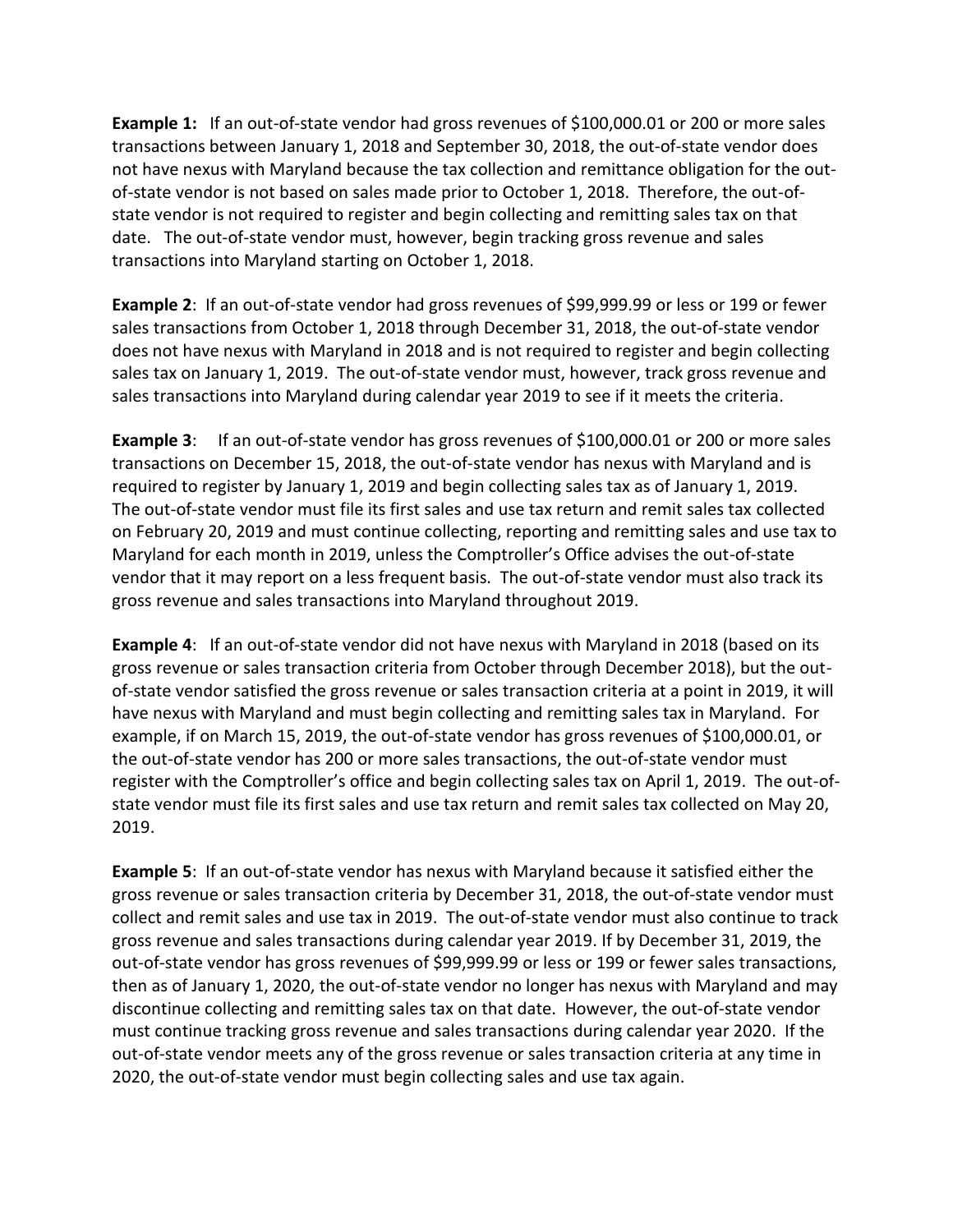**Example 6:** If an out-of-state vendor has gross revenues of \$125,000.00 from sales of tangible personal property into Maryland, and those Maryland sales consist of \$75,000.00 in tangible personal property that is not taxable in Maryland and \$50,000.00 in tangible personal property that is taxable in Maryland, the out-of-state vendor has nexus with Maryland when its gross revenue exceeds \$100,000. For purposes of meeting the gross revenue or sales transaction criteria, all gross revenue and sales transactions are considered regardless of whether the gross revenue and sales transactions consist of sales that are subject to Maryland sales and use tax.

### **Maryland Sales and Use Tax Liability for Out-of-State Vendors**

Out-of-state vendors that have nexus with Maryland only because they meet the gross revenues or sales criteria will not be liable for any sales and use tax, interest, or penalties for sales occurring on or before September 30, 2018. However, out-of-state vendors will be liable for tax, interest, or penalties if they had a physical presence in Maryland or were required to collect and/or remit Maryland sales tax under other Maryland laws or regulations prior to October 1, 2018. Out-of-state vendors will be liable for tax, interest or penalties if they meet the gross revenue or sales criteria discussed herein and fail to collect and/or remit the sales tax to the Comptroller. Out-of-state vendors are subject to audit like any other Maryland business.

#### **Register to Remit Maryland Sales and Use Tax**

Out-of-state vendors for Maryland sales and tax purposes are required to register and file sales and use tax returns with the Comptroller of Maryland. To register and obtain a sales and use tax account, out-of-state vendors must complete a **[Combined Registration Application](https://interactive.marylandtaxes.gov/webapps/comptrollercra/entrance.asp)**. The application allows an out-of-state vendor to register for a sales and use tax account and, if applicable, other business tax accounts. A Combined Registration Application is available at the following link:<https://interactive.marylandtaxes.gov/webapps/comptrollercra/entrance.asp>

## **Additional Information on Maryland Sales and Use Tax Returns**

Out-of-state vendors must report and remit the Maryland sales tax on a Maryland sales and use tax return. For additional information on filing Maryland sales and use tax returns, please see the following link: [https://www.marylandtaxes.gov/business/sales-use/sales-and-use-tax](https://www.marylandtaxes.gov/business/sales-use/sales-and-use-tax-information.php)[information.php](https://www.marylandtaxes.gov/business/sales-use/sales-and-use-tax-information.php)

#### **Maryland Businesses Selling Products to Other States**

Based on *Wayfair*, vendors with a physical presence in Maryland may have sales tax collection obligations in other states. The Maryland Comptroller's office cannot advise you on the application of other state's sales and use tax laws to your business. If you have questions related to a specific state's sales and use tax laws and registration requirements, please contact that state directly.